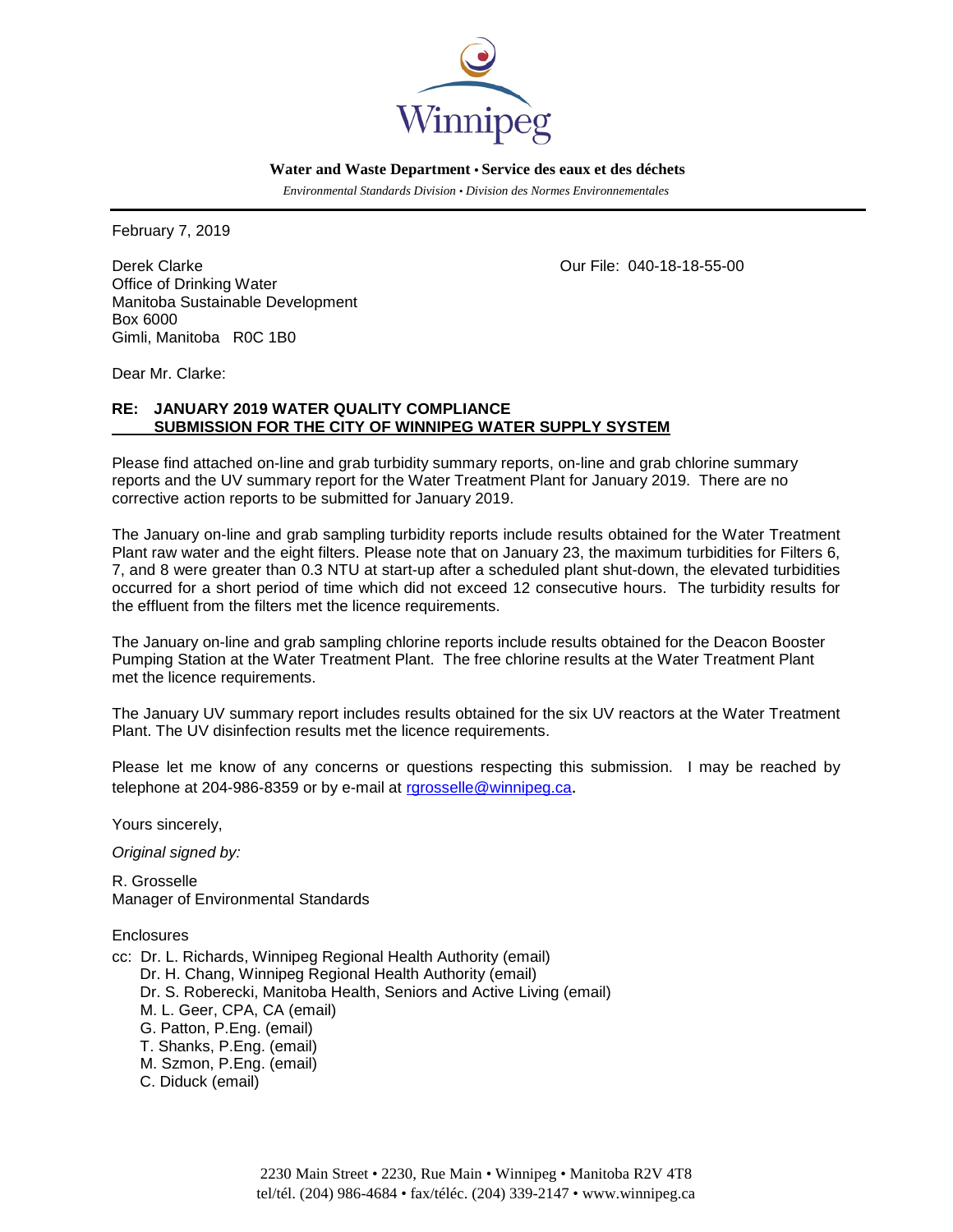

## **CITY OF WINNIPEG**WATER AND WASTE DEPARTMENT

# WATER SERVICESWATER TREATMENT PLANT TURBIDITY ON-LINE MONITORING REPORT

| Raw<br>Date<br>Avg<br>1/01/2019<br>0.47<br>0.47<br>2/01/2019<br>3/01/2019<br>0.47<br>4/01/2019<br>0.46<br>5/01/2019<br>0.44<br>6/01/2019<br>0.43<br>7/01/2019<br>0.43<br>8/01/2019<br>0.43<br>9/01/2019<br>0.42<br>10/01/2019<br>0.43<br>11/01/2019<br>0.42<br>12/01/2019<br>0.40<br>13/01/2019<br>0.40<br>14/01/2019<br>0.39<br>0.38<br>15/01/2019<br>16/01/2019<br>0.38<br>17/01/2019<br>0.38<br>18/01/2019<br>0.38<br>19/01/2019<br>0.38<br>20/01/2019<br>0.39<br>21/01/2019<br>0.38<br>22/01/2019<br>0.40 | Avg<br>0.02<br>0.02<br>0.03<br>0.03<br>0.03<br>0.03<br>0.03<br>0.04<br>0.04 | Filter #1<br>Max<br>0.06<br>0.05<br>0.04<br>0.05<br>0.06<br>0.08<br>0.07 | Filter #2<br>Avg<br>0.08<br>0.06<br>0.06<br>0.07<br>0.07<br>0.09 | Max<br>0.10<br>0.11<br>0.11<br>0.14<br>0.10 | Filter #3<br>Avg<br>0.04<br>0.04<br>0.05<br>0.06 | Max<br>0.11<br>0.06<br>0.10       | Avg<br>0.05<br>0.04<br>0.04 | Filter #4<br>Max<br>0.11<br>0.08  | Filter #5<br>Avg<br>0.07 | Max<br>0.11                       | Avg<br>0.05 | Filter #6<br>Max<br>0.13         | Avg<br>0.02                                                                                                  | Filter #7<br>Max<br>0.08         | Avg  | Filter #8<br>Max                 |
|---------------------------------------------------------------------------------------------------------------------------------------------------------------------------------------------------------------------------------------------------------------------------------------------------------------------------------------------------------------------------------------------------------------------------------------------------------------------------------------------------------------|-----------------------------------------------------------------------------|--------------------------------------------------------------------------|------------------------------------------------------------------|---------------------------------------------|--------------------------------------------------|-----------------------------------|-----------------------------|-----------------------------------|--------------------------|-----------------------------------|-------------|----------------------------------|--------------------------------------------------------------------------------------------------------------|----------------------------------|------|----------------------------------|
|                                                                                                                                                                                                                                                                                                                                                                                                                                                                                                               |                                                                             |                                                                          |                                                                  |                                             |                                                  |                                   |                             |                                   |                          |                                   |             |                                  |                                                                                                              |                                  |      |                                  |
|                                                                                                                                                                                                                                                                                                                                                                                                                                                                                                               |                                                                             |                                                                          |                                                                  |                                             |                                                  |                                   |                             |                                   |                          |                                   |             |                                  |                                                                                                              |                                  |      |                                  |
|                                                                                                                                                                                                                                                                                                                                                                                                                                                                                                               |                                                                             |                                                                          |                                                                  |                                             |                                                  |                                   |                             |                                   |                          |                                   |             |                                  |                                                                                                              |                                  | 0.00 | 0.01                             |
|                                                                                                                                                                                                                                                                                                                                                                                                                                                                                                               |                                                                             |                                                                          |                                                                  |                                             |                                                  |                                   |                             |                                   | 0.04                     | 0.10                              | 0.04        | 0.10                             | 0.03                                                                                                         | 0.07                             | 0.01 | 0.04                             |
|                                                                                                                                                                                                                                                                                                                                                                                                                                                                                                               |                                                                             |                                                                          |                                                                  |                                             |                                                  |                                   |                             | 0.11                              | 0.05                     | 0.09                              | 0.04        | 0.08                             | <b>OL</b>                                                                                                    | OL                               | 0.01 | 0.04                             |
|                                                                                                                                                                                                                                                                                                                                                                                                                                                                                                               |                                                                             |                                                                          |                                                                  |                                             |                                                  | 0.10                              | 0.05                        | 0.07                              | 0.05                     | 0.08                              | 0.05        | 0.09                             | <b>OL</b>                                                                                                    | <b>OL</b>                        | 0.01 | 0.02                             |
|                                                                                                                                                                                                                                                                                                                                                                                                                                                                                                               |                                                                             |                                                                          |                                                                  |                                             | 0.07                                             | 0.12                              | 0.05                        | 0.09                              | 0.05                     | 0.07                              | 0.04        | 0.08                             | <b>OL</b>                                                                                                    | OL                               | 0.01 | 0.01                             |
|                                                                                                                                                                                                                                                                                                                                                                                                                                                                                                               |                                                                             |                                                                          |                                                                  | 0.13                                        | 0.06                                             | 0.12                              | 0.04                        | 0.09                              | 0.05                     | 0.08                              | 0.04        | 0.08                             | <b>OL</b>                                                                                                    | <b>OL</b>                        | 0.01 | 0.01                             |
|                                                                                                                                                                                                                                                                                                                                                                                                                                                                                                               |                                                                             |                                                                          | 0.07                                                             | 0.12                                        | 0.07                                             | 0.10                              | 0.04                        | 0.09                              | 0.05                     | 0.08                              | 0.04        | 0.08                             | OL                                                                                                           | OL                               | 0.01 | 0.01                             |
|                                                                                                                                                                                                                                                                                                                                                                                                                                                                                                               |                                                                             | 0.06                                                                     | 0.07                                                             | 0.12                                        | 0.06                                             | 0.13                              | 0.04                        | 0.08                              | 0.04                     | 0.08                              | 0.04        | 0.06                             | <b>OL</b>                                                                                                    | <b>OL</b>                        | 0.01 | 0.02                             |
|                                                                                                                                                                                                                                                                                                                                                                                                                                                                                                               |                                                                             | 0.06                                                                     | 0.08                                                             | 0.13                                        | 0.06                                             | 0.11                              | 0.05                        | 0.08                              | 0.05                     | 0.09                              | 0.05        | 0.12                             | <b>OL</b>                                                                                                    | OL                               | 0.01 | 0.02                             |
|                                                                                                                                                                                                                                                                                                                                                                                                                                                                                                               | 0.03                                                                        | 0.06                                                                     | 0.08                                                             | 0.10                                        | 0.07                                             | 0.12                              | 0.05                        | 0.09                              | 0.07                     | 0.08                              | 0.06        | 0.10                             | <b>OL</b>                                                                                                    | OL                               | 0.01 | 0.04                             |
|                                                                                                                                                                                                                                                                                                                                                                                                                                                                                                               | 0.02                                                                        | 0.06                                                                     | 0.07                                                             | 0.15                                        | 0.07                                             | 0.12                              | 0.05                        | 0.13                              | 0.05                     | 0.13                              | 0.06        | 0.16                             | 0.06                                                                                                         | 0.12                             | 0.01 | 0.03                             |
|                                                                                                                                                                                                                                                                                                                                                                                                                                                                                                               | <b>OL</b>                                                                   | <b>OL</b>                                                                | 0.08                                                             | 0.12                                        | 0.07                                             | 0.09                              | 0.05                        | 0.11                              | 0.06                     | 0.11                              | 0.06        | 0.12                             | 0.04                                                                                                         | 0.09                             | 0.01 | 0.04                             |
|                                                                                                                                                                                                                                                                                                                                                                                                                                                                                                               | <b>OL</b>                                                                   | OL                                                                       | 0.07                                                             | 0.12                                        | 0.06                                             | 0.12                              | 0.05                        | 0.08                              | 0.06                     | 0.11                              | 0.07        | 0.10                             | 0.05                                                                                                         | 0.10                             | 0.01 | 0.04                             |
|                                                                                                                                                                                                                                                                                                                                                                                                                                                                                                               | <b>OL</b>                                                                   | <b>OL</b>                                                                | 0.07                                                             | 0.11                                        | 0.05                                             | 0.12                              | 0.05                        | 0.11                              | 0.07                     | 0.08                              | 0.06        | 0.12                             | 0.04                                                                                                         | 0.09                             | 0.01 | 0.03                             |
|                                                                                                                                                                                                                                                                                                                                                                                                                                                                                                               | OL                                                                          | <b>OL</b>                                                                | 0.08                                                             | 0.11                                        | 0.05                                             | 0.10                              | 0.04                        | 0.09                              | 0.06                     | 0.10                              | 0.06        | 0.12                             | 0.05                                                                                                         | 0.07                             | 0.01 | 0.03                             |
|                                                                                                                                                                                                                                                                                                                                                                                                                                                                                                               | 0.05                                                                        | 0.11                                                                     | 0.06                                                             | 0.11                                        | 0.05                                             | 0.07                              | 0.04                        | 0.09                              | 0.05                     | 0.10                              | 0.05        | 0.13                             | 0.05                                                                                                         | 0.09                             | 0.01 | 0.03                             |
|                                                                                                                                                                                                                                                                                                                                                                                                                                                                                                               | 0.04                                                                        | 0.10                                                                     | 0.06                                                             | 0.11                                        | 0.06                                             | 0.12                              | 0.05                        | 0.08                              | 0.05                     | 0.08                              | 0.08        | 0.11                             | 0.04                                                                                                         | 0.09                             | 0.01 | 0.04                             |
|                                                                                                                                                                                                                                                                                                                                                                                                                                                                                                               | 0.04                                                                        | 0.07                                                                     | 0.08                                                             | 0.10                                        | 0.05                                             | 0.11                              | 0.05                        | 0.10                              | 0.07                     | 0.12                              | 0.05        | 0.13                             | 0.04                                                                                                         | 0.07                             | 0.01 | 0.03                             |
|                                                                                                                                                                                                                                                                                                                                                                                                                                                                                                               | 0.07                                                                        | 0.11                                                                     | 0.07                                                             | 0.14                                        | 0.04                                             | 0.12                              | 0.05                        | 0.11                              | 0.05                     | 0.11                              | 0.04        | 0.11                             | 0.04                                                                                                         | 0.06                             | 0.01 | 0.01                             |
|                                                                                                                                                                                                                                                                                                                                                                                                                                                                                                               | 0.05                                                                        | 0.11                                                                     | 0.06                                                             | 0.14                                        | 0.07                                             | 0.11                              | 0.05                        | 0.08                              | 0.04                     | 0.11                              | 0.06        | 0.10                             | 0.03                                                                                                         | 0.07                             | 0.01 | 0.02                             |
|                                                                                                                                                                                                                                                                                                                                                                                                                                                                                                               | 0.04                                                                        | 0.12                                                                     | 0.08                                                             | 0.10                                        | 0.06                                             | 0.13                              | 0.08                        | 0.12                              | 0.07                     | 0.08                              | 0.05        | 0.12                             | 0.03                                                                                                         | 0.07                             | 0.00 | 0.02                             |
|                                                                                                                                                                                                                                                                                                                                                                                                                                                                                                               | 0.07                                                                        | 0.12                                                                     | 0.08                                                             | 0.15                                        | 0.07                                             | 0.19                              | 0.06                        | 0.12                              | 0.04                     | 0.11                              | 0.04        | 0.11                             | 0.04                                                                                                         | 0.05                             | 0.01 | 0.01                             |
| 23/01/2019<br>0.42                                                                                                                                                                                                                                                                                                                                                                                                                                                                                            | 0.04                                                                        | 0.29                                                                     | 0.03                                                             | 0.15                                        | 0.05                                             | 0.25                              | 0.05                        | 0.23                              | 0.02                     | 0.10                              | 0.05        | 0.44                             | 0.04                                                                                                         | 0.49                             | 0.02 | 0.38                             |
| 24/01/2019<br>0.40                                                                                                                                                                                                                                                                                                                                                                                                                                                                                            | 0.05                                                                        | 0.08                                                                     | 0.08                                                             | 0.10                                        | 0.05                                             | 0.14                              | 0.07                        | 0.12                              | 0.06                     | 0.11                              | 0.05        | 0.11                             | 0.03                                                                                                         | 0.07                             | 0.00 | 0.01                             |
| 25/01/2019<br>0.40                                                                                                                                                                                                                                                                                                                                                                                                                                                                                            | 0.06                                                                        | 0.10                                                                     | 0.07                                                             | 0.13                                        | 0.04                                             | 0.12                              | 0.06                        | 0.14                              | 0.05                     | 0.10                              | 0.04        | 0.11                             | 0.04                                                                                                         | 0.05                             | 0.01 | 0.01                             |
| 26/01/2019<br>0.38                                                                                                                                                                                                                                                                                                                                                                                                                                                                                            | 0.04                                                                        | 0.10                                                                     | 0.06                                                             | 0.12                                        | 0.06                                             | 0.08                              | 0.07                        | 0.15                              | 0.05                     | 0.10                              | 0.05        | 0.09                             | 0.03                                                                                                         | 0.07                             | 0.01 | 0.02                             |
| 27/01/2019<br>0.37                                                                                                                                                                                                                                                                                                                                                                                                                                                                                            | 0.04                                                                        | 0.09                                                                     | 0.06                                                             | 0.09                                        | 0.04                                             | 0.10                              | 0.13                        | 0.15                              | 0.06                     | 0.08                              | 0.06        | 0.11                             | 0.03                                                                                                         | 0.06                             | 0.00 | 0.01                             |
| 28/01/2019<br>0.37                                                                                                                                                                                                                                                                                                                                                                                                                                                                                            | 0.06                                                                        | 0.12                                                                     | 0.08                                                             | 0.11                                        | 0.04                                             | 0.10                              | 0.10                        | 0.18                              | 0.05                     | 0.10                              | 0.05        | 0.11                             | 0.03                                                                                                         | 0.05                             | 0.00 | 0.01                             |
| 29/01/2019<br>0.37                                                                                                                                                                                                                                                                                                                                                                                                                                                                                            | 0.04                                                                        | 0.10                                                                     | 0.07                                                             | 0.13                                        | 0.05                                             | 0.20                              | 0.08                        | 0.16                              | 0.05                     | 0.11                              | 0.05        | 0.09                             | 0.04                                                                                                         | 0.07                             | 0.01 | 0.01                             |
| 30/01/2019<br>0.36                                                                                                                                                                                                                                                                                                                                                                                                                                                                                            | 0.04                                                                        | 0.09                                                                     | 0.06                                                             | 0.11                                        | 0.04                                             | 0.08                              | 0.01                        | 0.03                              | 0.06                     | 0.09                              | 0.08        | 0.12                             | 0.03                                                                                                         | 0.07                             | 0.00 | 0.02                             |
| 31/01/2019<br>0.36                                                                                                                                                                                                                                                                                                                                                                                                                                                                                            | 0.04                                                                        | 0.06                                                                     | 0.08                                                             | 0.10                                        | 0.03                                             | 0.09                              | 0.01                        | 0.05                              | 0.07                     | 0.12                              | 0.05        | 0.11                             | 0.02                                                                                                         | 0.05                             | 0.00 | 0.01                             |
| Total Number of Measurements Taken, A:<br>Turbidity Standard for Monitoring Location (NTU):<br>Number of Measurements Meeting Standard, B:<br>Compliance with Turbidity Standard, C = B/A X 100%:                                                                                                                                                                                                                                                                                                             |                                                                             | 12666<br>0.3<br>12666<br>100.000%                                        |                                                                  | 11059<br>0.3<br>11059<br>100.000%           |                                                  | 15091<br>0.3<br>15091<br>100.000% |                             | 13320<br>0.3<br>13320<br>100.000% |                          | 15791<br>0.3<br>15791<br>100.000% |             | 14705<br>0.3<br>14684<br>99.857% |                                                                                                              | 10156<br>0.3<br>10135<br>99.793% |      | 15030<br>0.3<br>15016<br>99.907% |
| $OL = Offline$                                                                                                                                                                                                                                                                                                                                                                                                                                                                                                |                                                                             |                                                                          |                                                                  |                                             |                                                  |                                   |                             |                                   |                          |                                   |             |                                  | File Path: N:\Water Treatment Branch\Administration\Reports\Regulatory Submissions\Turbidity\2019\01-January |                                  |      |                                  |

**Submitted By (Print): D.Merredew** 

Signature: Original signed by D.Merredew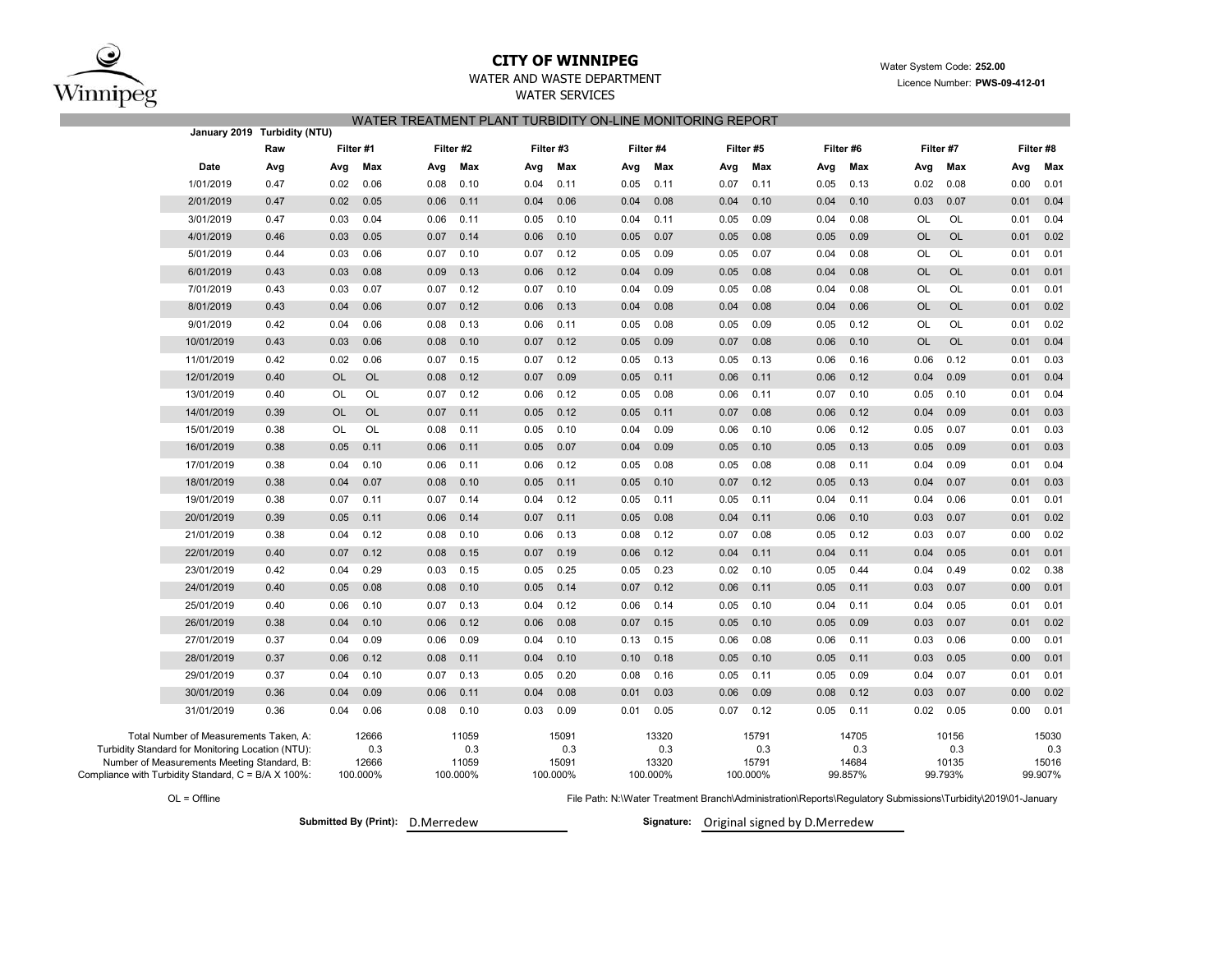

#### CITY OF WINNIPEG WATER AND WASTE DEPARTMENTENVIRONMENTAL STANDARDS DIVISION

#### **WATER TREATMENT PLANT TURBIDITY GRAB MONITORING REPORT**

| Water System Code: 252.00                          | <b>Turbidity (NTU)</b> |                  |           |           |           |                     |           |           |           |           |           |           |                     |           |           |           |           |           |
|----------------------------------------------------|------------------------|------------------|-----------|-----------|-----------|---------------------|-----------|-----------|-----------|-----------|-----------|-----------|---------------------|-----------|-----------|-----------|-----------|-----------|
| <b>Licence No. PWS-09-412-01</b>                   |                        |                  |           |           |           |                     |           |           |           |           |           |           |                     |           |           |           |           |           |
| <b>Date</b>                                        |                        | <b>Raw Water</b> | Filter 1  |           |           | Filter <sub>2</sub> |           | Filter 3  |           | Filter 4  |           | Filter 5  | Filter <sub>6</sub> |           | Filter 7  |           |           | Filter 8  |
|                                                    | Grab                   | Analyser         | Grab      | Analyser  | Grab      | Analyser            | Grab      | Analyser  | Grab      | Analyser  | Grab      | Analyser  | Grab                | Analyser  | Grab      | Analyser  | Grab      | Analyser  |
| 01-Jan-2019                                        | <b>NA</b>              | <b>NA</b>        | <b>NA</b> | <b>NA</b> | <b>NA</b> | <b>NA</b>           | <b>NA</b> | <b>NA</b> | <b>NA</b> | <b>NA</b> | <b>NA</b> | <b>NA</b> | <b>NA</b>           | <b>NA</b> | <b>NA</b> | <b>NA</b> | <b>NA</b> | <b>NA</b> |
| 02-Jan-2019                                        | 0.44                   | 0.44             | 0.06      | <0.02     | 0.08      | 0.08                | 0.07      | 0.05      | OL        | OL        | 0.11      | 0.07      | 0.08                | 0.05      | 0.08      | 0.02      | 0.08      | < 0.02    |
| 03-Jan-2019                                        | 0.45                   | 0.46             | 0.10      | <0.02     | OL        | OL                  | 0.12      | 0.06      | 0.10      | 0.05      | 0.09      | 0.05      | 0.10                | 0.05      | OL        | OL        | 0.12      | 0.02      |
| 04-Jan-2019                                        | 0.46                   | 0.45             | 0.09      | 0.02      | 0.08      | 0.08                | <b>OL</b> | <b>OL</b> | 0.09      | 0.05      | 0.08      | 0.05      | 0.09                | 0.06      | OL        | <b>OL</b> | 0.07      | < 0.02    |
| 05-Jan-2019                                        | <b>NA</b>              | <b>NA</b>        | <b>NA</b> | <b>NA</b> | 0.09      | 0.09                | <b>NA</b> | <b>NA</b> | <b>NA</b> | <b>NA</b> | <b>NA</b> | <b>NA</b> | <b>NA</b>           | <b>NA</b> | OL        | <b>OL</b> | <b>NA</b> | <b>NA</b> |
| 06-Jan-2019                                        | <b>NA</b>              | <b>NA</b>        | <b>NA</b> | <b>NA</b> | <b>NA</b> | <b>NA</b>           | <b>NA</b> | <b>NA</b> | <b>NA</b> | <b>NA</b> | <b>NA</b> | <b>NA</b> | <b>NA</b>           | <b>NA</b> | OL        | <b>OL</b> | <b>NA</b> | <b>NA</b> |
| 07-Jan-2019                                        | 0.47                   | 0.41             | 0.10      | 0.02      | 0.11      | 0.10                | 0.10      | 0.07      | 0.08      | 0.05      | <b>OL</b> | OL        | 0.08                | 0.05      | OL        | <b>OL</b> | 0.09      | < 0.02    |
| 08-Jan-2019                                        | 0.48                   | 0.44             | 0.09      | 0.02      | OL        | <b>OL</b>           | 0.11      | 0.07      | 0.09      | 0.05      | 0.07      | 0.04      | 0.10                | 0.05      | OL        | OL        | 0.09      | < 0.02    |
| 09-Jan-2019                                        | 0.48                   | 0.42             | 0.15      | 0.04      | 0.11      | 0.10                | <b>OL</b> | OL        | 0.13      | 0.07      | 0.17      | 0.05      | 0.10                | 0.06      | OL        | OL        | 0.08      | < 0.02    |
| 10-Jan-2019                                        | 0.44                   | 0.42             | <b>OL</b> | <b>OL</b> | 0.16      | 0.09                | 0.10      | 0.06      | 0.12      | 0.06      | 0.10      | 0.06      | 0.14                | 0.09      | <b>OL</b> | <b>OL</b> | 0.10      | < 0.02    |
| 11-Jan-2019                                        | 0.47                   | 0.39             | 0.11      | 0.03      | 0.13      | 0.12                | 0.12      | 0.08      | <b>OL</b> | OL        | 0.16      | 0.10      | <b>OL</b>           | <b>OL</b> | 0.17      | 0.07      | 0.15      | 0.04      |
| 12-Jan-2019                                        | <b>NA</b>              | <b>NA</b>        | OL        | OL        | <b>NA</b> | <b>NA</b>           | <b>NA</b> | <b>NA</b> | <b>NA</b> | <b>NA</b> | <b>NA</b> | <b>NA</b> | <b>NA</b>           | <b>NA</b> | 0.11      | 0.05      | <b>NA</b> | <b>NA</b> |
| 13-Jan-2019                                        | <b>NA</b>              | <b>NA</b>        | OL        | OL        | <b>NA</b> | <b>NA</b>           | <b>NA</b> | <b>NA</b> | <b>NA</b> | <b>NA</b> | <b>NA</b> | <b>NA</b> | <b>NA</b>           | <b>NA</b> | <b>NA</b> | <b>NA</b> | <b>NA</b> | <b>NA</b> |
| 14-Jan-2019                                        | 0.48                   | 0.38             | OL        | OL        | 0.09      | 0.09                | 0.16      | 0.10      | 0.12      | 0.06      | 0.10      | 0.06      | 0.14                | 0.08      | 0.12      | 0.04      | OL        | OL        |
| 15-Jan-2019                                        | 0.48                   | 0.38             | OL        | OL        | 0.11      | 0.09                | 0.08      | 0.06      | OL        | OL        | 0.09      | 0.06      | 0.14                | 0.07      | 0.10      | 0.04      | 0.11      | < 0.02    |
| 16-Jan-2019                                        | 0.46                   | 0.37             | 0.11      | 0.06      | OL        | <b>OL</b>           | 0.10      | 0.05      | 0.11      | 0.05      | OL        | OL        | 0.11                | 0.08      | 0.13      | 0.05      | 0.10      | 0.02      |
| 17-Jan-2019                                        | 0.53                   | 0.38             | 0.10      | 0.06      | 0.08      | 0.09                | 0.10      | 0.06      | 0.09      | 0.05      | 0.08      | 0.06      | 0.11                | 0.08      | <b>OL</b> | OL        | 0.10      | 0.03      |
| 18-Jan-2019                                        | 0.44                   | 0.38             | 0.09      | 0.04      | 0.10      | 0.09                | <b>OL</b> | OL        | 0.12      | 0.07      | 0.11      | 0.07      | 0.15                | 0.12      | 0.11      | 0.04      | 0.10      | < 0.02    |
| 19-Jan-2019                                        | <b>NA</b>              | <b>NA</b>        | <b>NA</b> | <b>NA</b> | <b>NA</b> | <b>NA</b>           | <b>NA</b> | <b>NA</b> | <b>NA</b> | <b>NA</b> | <b>NA</b> | <b>NA</b> | <b>NA</b>           | <b>NA</b> | <b>NA</b> | <b>NA</b> | <b>NA</b> | <b>NA</b> |
| 20-Jan-2019                                        | <b>NA</b>              | <b>NA</b>        | <b>NA</b> | <b>NA</b> | <b>NA</b> | <b>NA</b>           | <b>NA</b> | <b>NA</b> | <b>NA</b> | <b>NA</b> | <b>NA</b> | <b>NA</b> | <b>NA</b>           | <b>NA</b> | <b>NA</b> | <b>NA</b> | <b>NA</b> | <b>NA</b> |
| 21-Jan-2019                                        | 0.43                   | 0.37             | 0.10      | 0.06      | 0.09      | 0.10                | <b>OL</b> | OL        | 0.12      | 0.09      | 0.09      | 0.06      | 0.12                | 0.08      | 0.11      | 0.03      | OL        | OL        |
| 22-Jan-2019                                        | 0.46                   | 0.36             | 0.12      | 0.06      | 0.12      | 0.11                | 0.17      | 0.10      | <b>OL</b> | <b>OL</b> | 0.12      | 0.08      | <b>OL</b>           | <b>OL</b> | 0.10      | 0.03      | 0.07      | < 0.02    |
| 23-Jan-2019                                        | 0.44                   | 0.38             | <b>OL</b> | <b>OL</b> | <b>OL</b> | <b>OL</b>           | 0.10      | 0.07      | 0.10      | 0.09      | 0.08      | 0.05      | 0.09                | 0.07      | 0.13      | 0.07      | 0.09      | 0.02      |
| 24-Jan-2019                                        | 0.44                   | 0.37             | 0.09      | 0.05      | 0.08      | 0.09                | <b>OL</b> | <b>OL</b> | 0.10      | 0.10      | 0.09      | 0.06      | 0.08                | 0.09      | 0.08      | 0.03      | <b>OL</b> | <b>OL</b> |
| 25-Jan-2019                                        | 0.45                   | 0.37             | 0.11      | 0.05      | 0.10      | 0.09                | 0.18      | 0.09      | OL        | OL        | 0.11      | 0.07      | OL                  | <b>OL</b> | 0.10      | 0.03      | 0.09      | < 0.02    |
| 26-Jan-2019                                        | <b>NA</b>              | <b>NA</b>        | <b>NA</b> | <b>NA</b> | <b>NA</b> | <b>NA</b>           | <b>NA</b> | <b>NA</b> | <b>NA</b> | <b>NA</b> | <b>NA</b> | <b>NA</b> | <b>NA</b>           | <b>NA</b> | <b>NA</b> | <b>NA</b> | <b>NA</b> | <b>NA</b> |
| 27-Jan-2019                                        | <b>NA</b>              | <b>NA</b>        | <b>NA</b> | <b>NA</b> | <b>NA</b> | <b>NA</b>           | <b>NA</b> | <b>NA</b> | <b>NA</b> | <b>NA</b> | <b>NA</b> | <b>NA</b> | <b>NA</b>           | <b>NA</b> | <b>NA</b> | <b>NA</b> | <b>NA</b> | <b>NA</b> |
| 28-Jan-2019                                        | 0.43                   | 0.35             | 0.08      | 0.04      | 0.08      | 0.09                | <b>OL</b> | <b>OL</b> | 0.11      | 0.16      | 0.09      | 0.06      | <b>OL</b>           | <b>OL</b> | 0.09      | 0.03      | 0.06      | < 0.02    |
| 29-Jan-2019                                        | 0.43                   | 0.37             | 0.11      | 0.06      | 0.13      | 0.11                | 0.09      | 0.04      | 0.09      | 0.14      | <b>OL</b> | OL        | 0.08                | 0.08      | 0.09      | 0.04      | 0.08      | < 0.02    |
| 30-Jan-2019                                        | 0.43                   | 0.35             | <b>OL</b> | <b>OL</b> | 0.08      | 0.08                | 0.11      | 0.05      | 0.09      | 0.02      | 0.08      | 0.07      | 0.09                | 0.08      | <b>OL</b> | <b>OL</b> | 0.10      | < 0.02    |
| 31-Jan-2019                                        | 0.42                   | 0.33             | 0.10      | 0.04      | 0.10      | 0.08                | OL        | OL        | 0.10      | 0.03      | 0.09      | 0.07      | OL                  | OL        | 0.10      | 0.02      | 0.08      | < 0.02    |
| Total number of measurements taken, A:             |                        |                  | 17        |           | 19        |                     | 15        |           | 17        |           | 19        |           | 17                  |           | 15        |           | 19        |           |
| Turbidity Standard for Monitoring Location (NTU):  |                        |                  | 0.30      |           | 0.30      |                     | 0.30      |           | 0.30      |           | 0.30      |           | 0.30                |           | 0.30      |           | 0.30      |           |
| Number of measurements meeting standard, B:        |                        |                  | 17        |           | 19        |                     | 15        |           | 17        |           | 19        |           | 17                  |           | 15        |           | 19        |           |
| Compliance with Turbidity Standard, C= B/A X 100%: |                        |                  | 100%      |           | 100%      |                     | 100%      |           | 100%      |           | 100%      |           | 100%                |           | 100%      |           | 100%      |           |

NS: No Sample NA: Not Analyzed OL: Off-Line

#### **Comments:**

Filter 7 was offline for scheduled maintenance from January 2 to 11, 2019.

**Authorized in Sample Manager By: C.Diduck**

**7-Feb-19**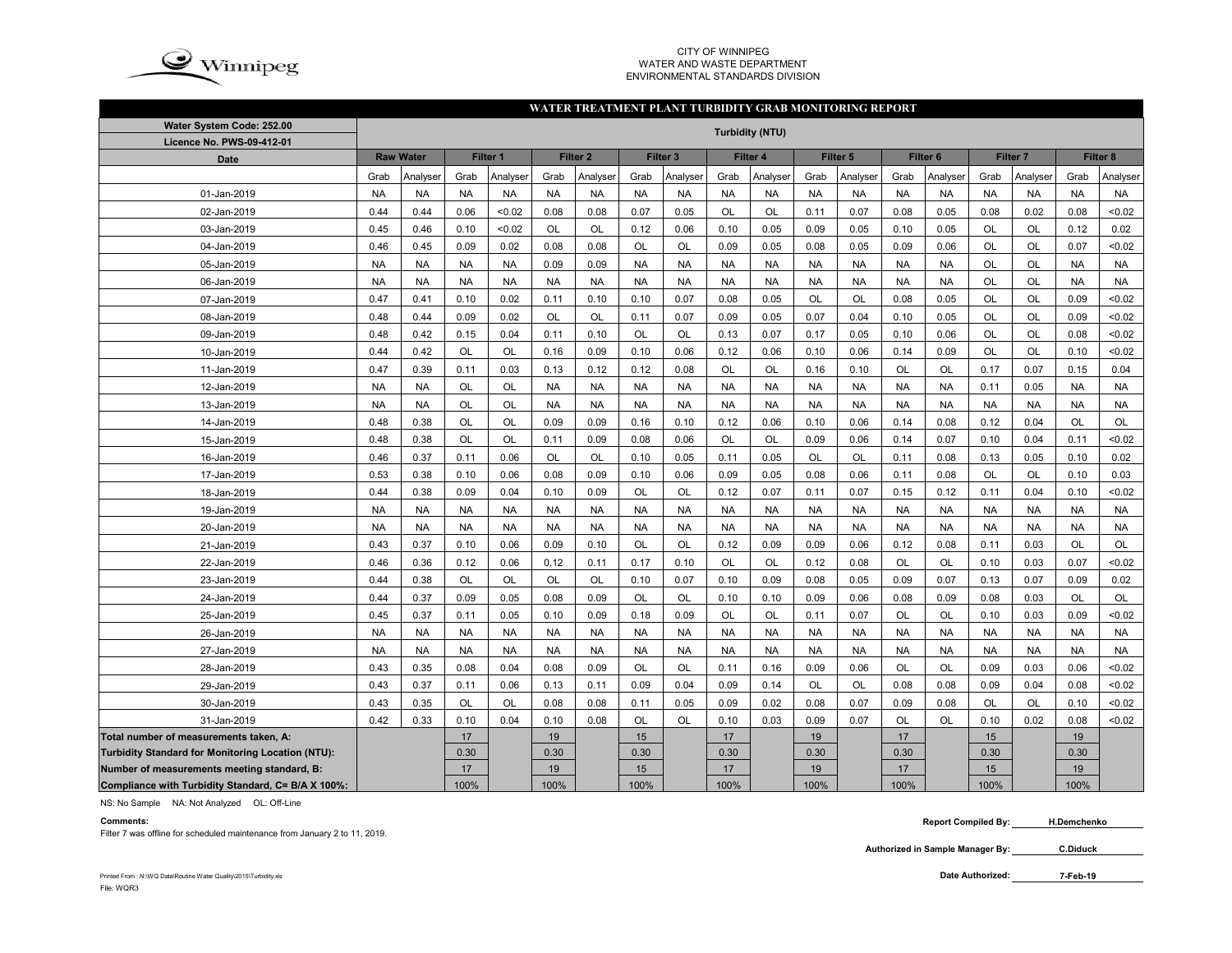

**City Of Winnipeg**

Water and Waste Department Water Services

## WATER TREATMENT PLANT FREE CHLORINE ON-LINE MONITORING REPORT Deacon Booster Pumping Station

Water System Code: **252.00** Licence Number: **PWS-09-412-01**

Report Created: **01 February 2019 Report Period: January 2019** Report Period: January 2019

|                                                                     | <b>BRANCH1</b><br>[mg/L] |              | <b>BRANCH2</b><br>[mg/L] |              |  |  |  |  |
|---------------------------------------------------------------------|--------------------------|--------------|--------------------------|--------------|--|--|--|--|
|                                                                     |                          |              |                          |              |  |  |  |  |
| Date                                                                | Average                  | Minimum      | Average                  | Minimum      |  |  |  |  |
| 01/01/2019                                                          | 0.99                     | 0.90         | 0.99                     | 0.92         |  |  |  |  |
| 02/01/2019                                                          | 1.04                     | 0.95         | 1.07                     | 1.03         |  |  |  |  |
| 03/01/2019                                                          | 1.04                     | 0.95         | 1.06                     | 1.00         |  |  |  |  |
| 04/01/2019                                                          | 1.07                     | 0.99         | 1.05                     | 0.99         |  |  |  |  |
| 05/01/2019                                                          | 1.10                     | 1.03         | 1.06                     | 0.99         |  |  |  |  |
| 06/01/2019                                                          | 1.13                     | 1.03         | 1.07                     | 1.00         |  |  |  |  |
| 07/01/2019                                                          | 1.11                     | 1.01         | 1.06                     | 1.00         |  |  |  |  |
| 08/01/2019                                                          | 1.06                     | 0.98         | 1.05                     | 1.00         |  |  |  |  |
| 09/01/2019                                                          | 1.22                     | 1.00         | 1.22                     | 1.04         |  |  |  |  |
| 10/01/2019                                                          | 1.17                     | 1.08         | 1.21                     | 1.15         |  |  |  |  |
| 11/01/2019                                                          | 1.10                     | 1.02         | 1.12                     | 1.01         |  |  |  |  |
| 12/01/2019                                                          | 1.02                     | 0.92         | 1.03                     | 0.95         |  |  |  |  |
| 13/01/2019                                                          | 1.07                     | 1.00         | 1.11                     | 1.02         |  |  |  |  |
| 14/01/2019                                                          | 1.07                     | 1.01         | 1.09                     | 1.04         |  |  |  |  |
| 15/01/2019                                                          | 1.06                     | 0.93         | 1.07                     | 1.00         |  |  |  |  |
| 16/01/2019                                                          | 1.09                     | 1.02         | 1.09                     | 1.05         |  |  |  |  |
| 17/01/2019                                                          | 1.07                     | 1.00         | 1.11                     | 1.06         |  |  |  |  |
| 18/01/2019                                                          | 1.09                     | 1.01         | 1.18                     | 1.11         |  |  |  |  |
| 19/01/2019                                                          | 1.04                     | 0.95         | 1.18                     | 1.12         |  |  |  |  |
| 20/01/2019                                                          | 1.06                     | 0.99         | 1.20                     | 1.15         |  |  |  |  |
| 21/01/2019                                                          | 1.10                     | 1.02         | 1.20                     | 1.11         |  |  |  |  |
| 22/01/2019                                                          | 1.08                     | 1.02         | 1.21                     | 1.13         |  |  |  |  |
| 23/01/2019                                                          | 1.09                     | 0.86         | 1.15                     | 0.91         |  |  |  |  |
| 24/01/2019                                                          | 1.12                     | 1.02         | 1.22                     | 1.13         |  |  |  |  |
| 25/01/2019                                                          | 1.14                     | 1.08         | 1.22                     | 1.13         |  |  |  |  |
| 26/01/2019                                                          | 1.13                     | 1.06         | 1.19                     | 1.11         |  |  |  |  |
| 27/01/2019                                                          | 1.14                     | 1.06         | 1.21                     | 1.12         |  |  |  |  |
| 28/01/2019                                                          | 1.10                     | 1.03         | 1.18                     | 0.95         |  |  |  |  |
| 29/01/2019                                                          | 1.15                     | 1.10         | 1.25                     | 1.15         |  |  |  |  |
| 30/01/2019                                                          | 1.14                     | 1.08         | 1.27                     | 1.12         |  |  |  |  |
| 31/01/2019                                                          | 1.08                     | 0.95         | 1.16                     | 0.99         |  |  |  |  |
|                                                                     |                          |              |                          |              |  |  |  |  |
|                                                                     |                          |              |                          |              |  |  |  |  |
| Total Number of Measurements, A:<br>Minimum Free Chlorine Standard: |                          | 21607<br>0.5 |                          | 21549<br>0.5 |  |  |  |  |
| Number of Measurements Meeting Standard, B:                         |                          | 21607        |                          | 21549        |  |  |  |  |
|                                                                     |                          |              |                          |              |  |  |  |  |
| COMPLIANCE, $C = B/A \times 100\%$ :                                |                          | 100.00       |                          | 100.00       |  |  |  |  |

File Path: N:\Water Treatment Branch\Administration\Reports\Regulatory Submissions\Chlorine\2019\01-January

Submitted By (Print):

D.Merredew **D.Merredew** Signature: Original signed by D.Merredew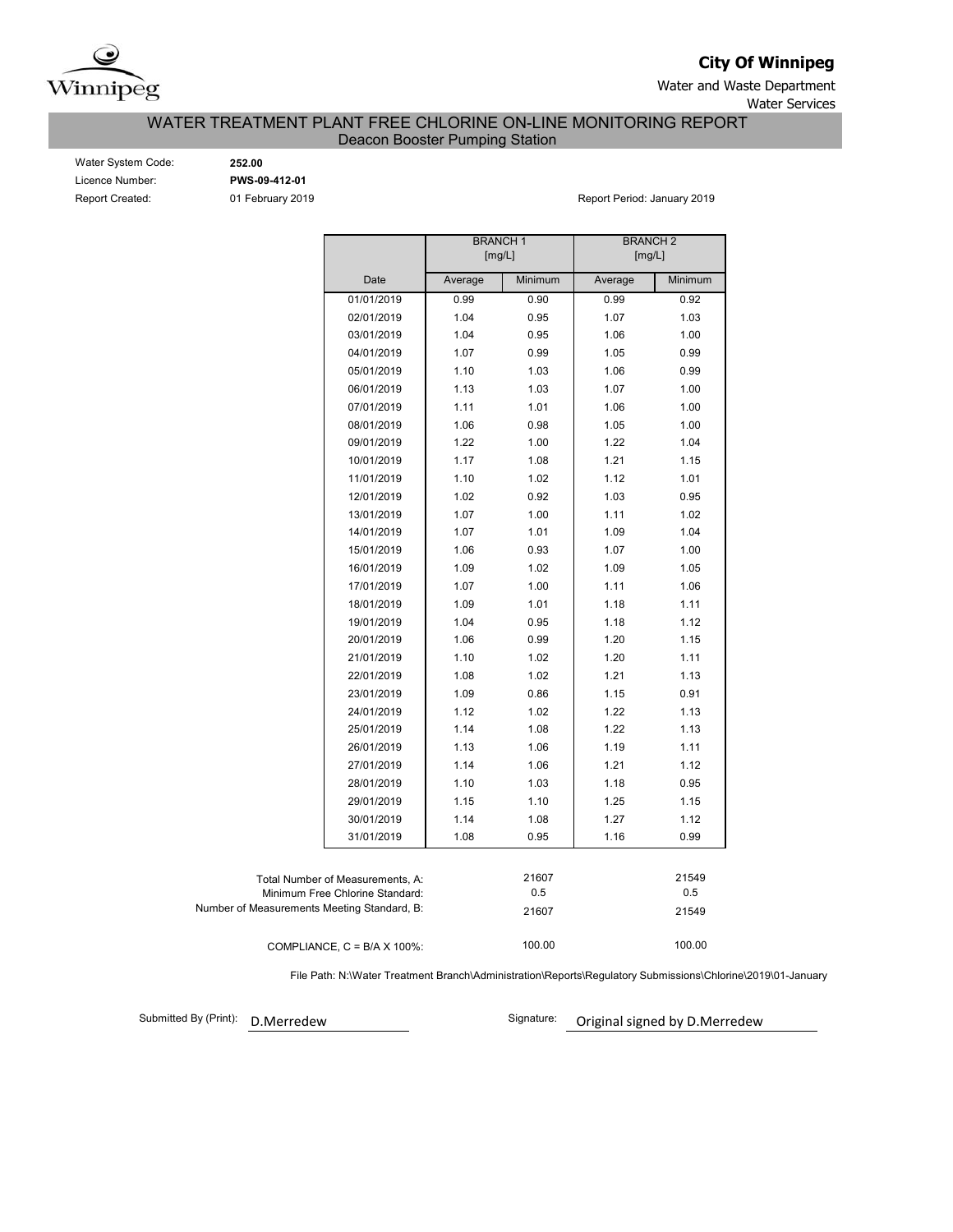

### CITY OF WINNIPEG WATER AND WASTE DEPARTMENT ENVIRONMENTAL STANDARDS DIVISION

| WATER TREATMENT PLANT CHLORINE GRAB MONITORING REPORT |                                                                                           |                      |                                 |           |                      |                                 |  |  |  |  |  |  |  |
|-------------------------------------------------------|-------------------------------------------------------------------------------------------|----------------------|---------------------------------|-----------|----------------------|---------------------------------|--|--|--|--|--|--|--|
| Water System Code: 252.00                             | <b>Deacon Booster Pumping Station Branch 1</b><br>Deacon Booster Pumping Station Branch 2 |                      |                                 |           |                      |                                 |  |  |  |  |  |  |  |
| <b>Licence No. PWS-09-412-01</b>                      |                                                                                           |                      |                                 |           |                      |                                 |  |  |  |  |  |  |  |
| <b>Date</b>                                           |                                                                                           | Free Chlorine (mg/L) | <b>Total Chlorine</b><br>(mg/L) |           | Free Chlorine (mg/L) | <b>Total Chlorine</b><br>(mg/L) |  |  |  |  |  |  |  |
|                                                       | Analyser                                                                                  | Grab                 | Grab                            | Analyser  | Grab                 | Grab                            |  |  |  |  |  |  |  |
| 01-Jan-2019                                           | <b>NA</b>                                                                                 | <b>NA</b>            | <b>NA</b>                       | <b>NA</b> | <b>NA</b>            | <b>NA</b>                       |  |  |  |  |  |  |  |
| 02-Jan-2019                                           | 1.03                                                                                      | 1.05                 | 1.25                            | 1.06      | 1.07                 | 1.28                            |  |  |  |  |  |  |  |
| 03-Jan-2019                                           | 1.04                                                                                      | 1.07                 | 1.23                            | 1.05      | 1.10                 | 1.25                            |  |  |  |  |  |  |  |
| 04-Jan-2019                                           | 1.05                                                                                      | 1.15                 | 1.29                            | 1.03      | 1.11                 | 1.30                            |  |  |  |  |  |  |  |
| 05-Jan-2019                                           | <b>NA</b>                                                                                 | <b>NA</b>            | <b>NA</b>                       | <b>NA</b> | <b>NA</b>            | <b>NA</b>                       |  |  |  |  |  |  |  |
| 06-Jan-2019                                           | <b>NA</b>                                                                                 | <b>NA</b>            | <b>NA</b>                       | <b>NA</b> | <b>NA</b>            | <b>NA</b>                       |  |  |  |  |  |  |  |
| 07-Jan-2019                                           | 1.11                                                                                      | 1.12                 | 1.31                            | 1.07      | 1.11                 | 1.30                            |  |  |  |  |  |  |  |
| 08-Jan-2019                                           | 1.10                                                                                      | 1.08                 | 1.25                            | 1.05      | 1.11                 | 1.29                            |  |  |  |  |  |  |  |
| 09-Jan-2019                                           | 1.30                                                                                      | 1.25                 | 1.48                            | 1.30      | 1.34                 | 1.49                            |  |  |  |  |  |  |  |
| 10-Jan-2019                                           | 1.18                                                                                      | 1.15                 | 1.34                            | 1.18      | 1.16                 | 1.37                            |  |  |  |  |  |  |  |
| 11-Jan-2019                                           | 1.11                                                                                      | 1.12                 | 1.32                            | 1.11      | 1.11                 | 1.34                            |  |  |  |  |  |  |  |
| 12-Jan-2019                                           | <b>NA</b>                                                                                 | <b>NA</b>            | <b>NA</b>                       | <b>NA</b> | <b>NA</b>            | <b>NA</b>                       |  |  |  |  |  |  |  |
| 13-Jan-2019                                           | <b>NA</b>                                                                                 | <b>NA</b>            | <b>NA</b>                       | <b>NA</b> | <b>NA</b>            | <b>NA</b>                       |  |  |  |  |  |  |  |
| 14-Jan-2019                                           | 1.07                                                                                      | 1.16                 | 1.31                            | 1.10      | 1.18                 | 1.36                            |  |  |  |  |  |  |  |
| 15-Jan-2019                                           | 1.05                                                                                      | 1.12                 | 1.30                            | 1.08      | 1.13                 | 1.33                            |  |  |  |  |  |  |  |
| 16-Jan-2019                                           | 1.11                                                                                      | 1.18                 | 1.35                            | 1.15      | 1.15                 | 1.34                            |  |  |  |  |  |  |  |
| 17-Jan-2019                                           | 1.03                                                                                      | 1.16                 | 1.34                            | 1.10      | 1.19                 | 1.34                            |  |  |  |  |  |  |  |
| 18-Jan-2019                                           | 1.13                                                                                      | 1.19                 | 1.39                            | 1.24      | 1.32                 | 1.52                            |  |  |  |  |  |  |  |
| 19-Jan-2019                                           | <b>NA</b>                                                                                 | <b>NA</b>            | <b>NA</b>                       | <b>NA</b> | <b>NA</b>            | <b>NA</b>                       |  |  |  |  |  |  |  |
| 20-Jan-2019                                           | <b>NA</b>                                                                                 | <b>NA</b>            | <b>NA</b>                       | <b>NA</b> | <b>NA</b>            | <b>NA</b>                       |  |  |  |  |  |  |  |
| 21-Jan-2019                                           | 1.11                                                                                      | 1.19                 | 1.37                            | 1.20      | 1.24                 | 1.50                            |  |  |  |  |  |  |  |
| 22-Jan-2019                                           | 1.11                                                                                      | 1.14                 | 1.36                            | 1.21      | 1.26                 | 1.46                            |  |  |  |  |  |  |  |
| 23-Jan-2019                                           | 1.06                                                                                      | 1.13                 | 1.33                            | 1.21      | 1.23                 | 1.42                            |  |  |  |  |  |  |  |
| 24-Jan-2019                                           | 1.06                                                                                      | 1.14                 | 1.29                            | 1.14      | 1.21                 | 1.44                            |  |  |  |  |  |  |  |
| 25-Jan-2019                                           | 1.15                                                                                      | 1.17                 | 1.40                            | 1.20      | 1.32                 | 1.56                            |  |  |  |  |  |  |  |
| 26-Jan-2019                                           | <b>NA</b>                                                                                 | <b>NA</b>            | <b>NA</b>                       | <b>NA</b> | <b>NA</b>            | <b>NA</b>                       |  |  |  |  |  |  |  |
| 27-Jan-2019                                           | NA.                                                                                       | NA                   | NA.                             | NA.       | NA                   | NA.                             |  |  |  |  |  |  |  |
| 28-Jan-2019                                           | 1.10                                                                                      | 1.12                 | 1.31                            | 1.16      | 1.21                 | 1.43                            |  |  |  |  |  |  |  |
| 29-Jan-2019                                           | 1.16                                                                                      | 1.15                 | 1.34                            | 1.24      | 1.25                 | 1.50                            |  |  |  |  |  |  |  |
| 30-Jan-2019                                           | 1.15                                                                                      | 1.07                 | 1.28                            | 1.25      | 1.26                 | 1.44                            |  |  |  |  |  |  |  |
| 31-Jan-2019                                           | 1.12                                                                                      | 1.16                 | 1.30                            | 1.19      | 1.18                 | 1.44                            |  |  |  |  |  |  |  |
| Total number of measurements taken, A:                |                                                                                           | 22                   |                                 |           | 22                   |                                 |  |  |  |  |  |  |  |
| Chlorine Standard for Monitoring Location (mg/L):     |                                                                                           | 0.50                 |                                 |           | $0.50\,$             |                                 |  |  |  |  |  |  |  |
| Number of measurements meeting standard, B:           |                                                                                           | 22                   |                                 |           | 22                   |                                 |  |  |  |  |  |  |  |
| Compliance with Chlorine Standard, C= B/A X 100%:     |                                                                                           | 100%                 |                                 |           | 100%                 |                                 |  |  |  |  |  |  |  |

NS: No Sample NA: Not Analyzed OL: Off-Line

| Comments: | .Compiled Bv:<br>Renor | H.Demchenko |
|-----------|------------------------|-------------|
|           |                        |             |

*Printed From : N:\WQ Data\Routine Water Quality\2018\Chlorine.xls* **Date Authorized:**

File: WQR3

**Authorized By:**

**7-Feb-19**

**C.Diduck**